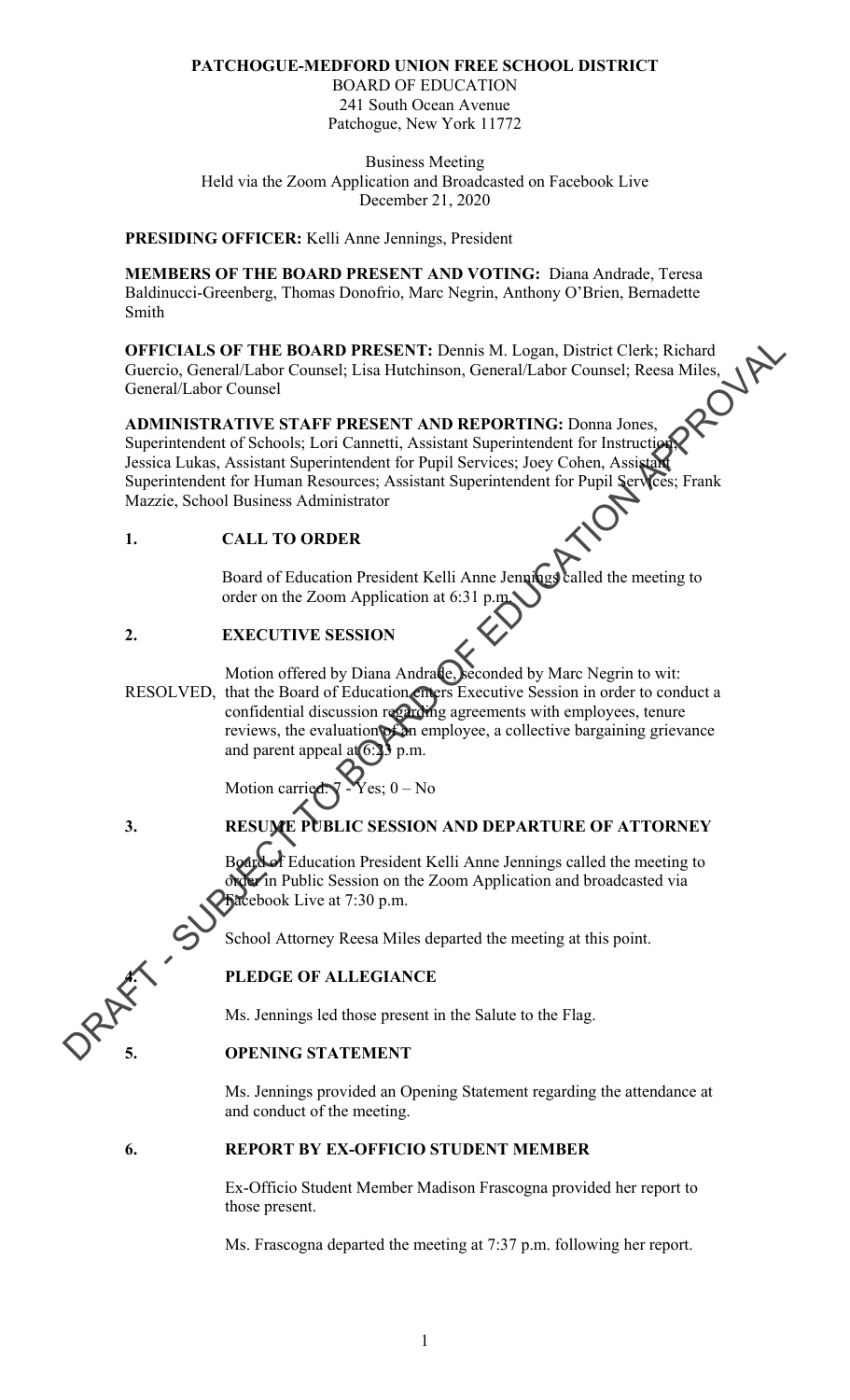#### **7. PRESENTATIONS AND REPORTS**

#### Restorative Practices Presentation

Assistant Superintendent for Special Education and Pupil Services Dr. Jessica Lukas and CSE Chairperson Dr. Kim Hochberg presented a report on Restorative Practices.

#### **8. CONSENT AGENDA**

#### **Motion offered by Anthony O'Brien, seconded by Bernadette Smith to approve the Consent Agenda (Items A through N) as follows:**

#### A. Approval of Minutes

- RESOLVED, that the Board of Education hereby approves the Meeting Minutes for the following Board of Education meetings:
	- December 21, 2020 Business Meeting Minutes
	- B. Approval of Personnel
- WHEREAS, the Board of Education recognizes that in order to be eligible for tenure, an individual receiving a probationary appointment as a classroom teacher or building principal must receive annual composite or overall APPR ratings of H or E in at least three (3) of the four  $(4)$  proceeding years, and if the individual receives a rating of one (1) in the final  $\chi$ ear of the probationary period, he A. Approval of Minutes<br>
RESOLVED, that the Reard of Fiducation hereby approves the Mecting Minutes for the<br>
following Board of Education meetings:<br>
• December 21, 2020 - Business Mecting Minutes<br>
B. Approval of Personnel<br>

or she will not be eligible for tenure at that time, be it

- RESOLVED, that the Board of Education hereby approves the following personnel Reports. (see Schedule #1 - Attached)
	- A1. Instructional Staff
	- A2. Instructional Staff Leaves of Absence/Returns
	- B1. Operational Staff
	- B2. Operational Staff Leaves of Absence/Returns
	- B3. Operational Staff Payouts

Be it further

RESOLVED, that these appointments and the stipends applicable to same are subject to and contingent upon the reopening of school and/or the further closure thereof related to or emanating from the Covid-19 virus and/or state(s) of emergency and the aforementioned stipends will be paid, prorated, or not paid accordingly.

C. Approval of JUUL Agreement

RESOLVED, upon the recommendation of the Superintendent of Schools, the Board of Education hereby approves the written request of the employee named in the attached confidential Schedule "A", dated December 22, 2020 for an extension of her probationary period for an additional calendar year. The Employee's new tenure date is March 15, 2022.

- D. Approval of Section 913 Evaluation for District Employee
- RESOLVED, that the Board of Education hereby appoints Dr. Michael Schwartz as School Medical Inspector pursuant to Section 913 of the New York State Education Law in order to evaluate the capacity of the employee named in the attached confidential Schedule "A" to perform his/her duties; and be it further
- RESOLVED, that pursuant to Section 913 of the New York State Education Law, the Board of Education directs the employee named in the attached confidential Schedule "A" to appear for a medical examination, virtually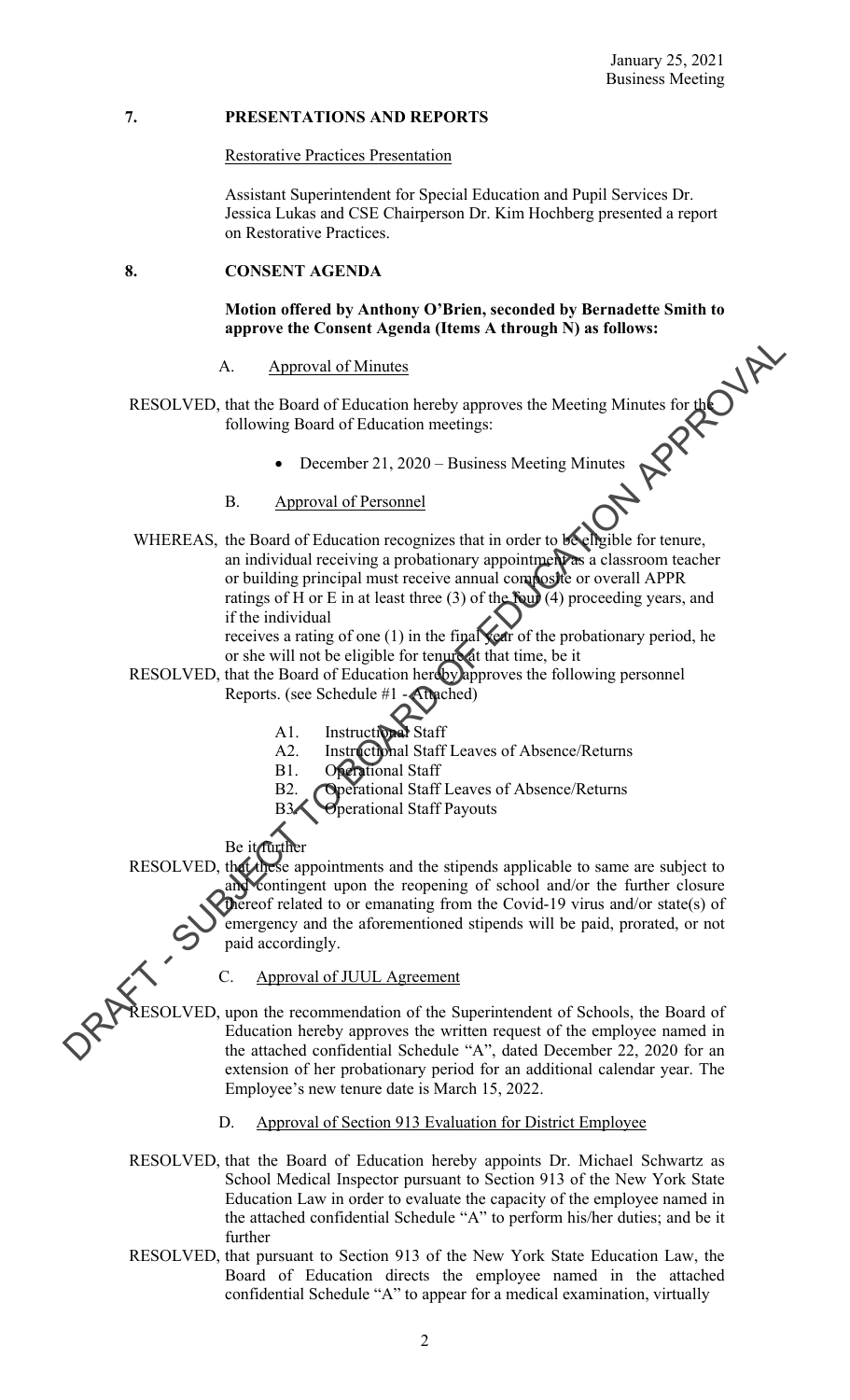due to the COVID-19 Pandemic, with Dr. Schwartz, and authorizes the Superintendent of Schools to set a date and time for same.

E. Approval of Provision of Educational Opportunities to Resident Pupils with Disabilities

RESOLVED, that the Board of Education approves the provision of educational opportunities to resident pupils as listed, in date order, shown on the following rosters provided:

- 1. Committee for Pre-School Special Education
- 2. Committee for Special Education
- 3. Section 504 Committee
- F. Acceptance of Financial Reports

RESOLVED, that the Board of Education hereby accepts the following financial reports for the October 2020 period: 1. Committee for Pre-School Special Education<br>
2. Committee for Special Education<br>
2. Section 304 Committee<br>
F. Acceptance of Financial Reports<br>
F. Acceptance of Financial Reports<br>
RESOLVED, that the Board of Education he

- 1. Treasurer's Report
- 2. Claims Auditor Letter
- 3. Claims Auditor Reports
	- o Payroll Schedule Audit Report
		- o Payroll Adjustments Report
		- o Substitute Teacher Report (Budget)
		- o Custodial Overtime Report
		- o Cash Disbursement Report
		- o Workers' Compensation Cash Disbursement
		- o Wire Reconciliation Report
		- o nVision Audit Reports
- 4. Cash Flow Projection
- 5. Extra Classroom Activity Fund
- 6. Addition **K**evision of Extra Classroom Activity Account
	- 7. Scholarship Activity Fund
	- 8. General Fund Financial Reports
	- 9. School Lunch Fund Financial Reports
	- 10 Special Aid Fund Financial Reports
		- 11. Capital Projects Fund Financial Reports
			- Trust & Agency Fund Financial Reports
	- 13. Private Purpose Trust Fund Financial Reports
	- 14. Debt Service Fund Financial Reports
	- 15. Workers' Comp. Reserve Financial Reports
	- 16. Budget Transfer Query
	- 17. Capital Project Report (7/01/99 Present)
	- 18. Warrants
	- G. Budgetary Adjustments
- RESOLVED, that the Board of Education hereby approves the following Budgetary Adjustments which for the period from December 10, 2020 through January 14, 2021 will total \$119,156.00
	- 1. Budget Transfers in Excess of \$5,000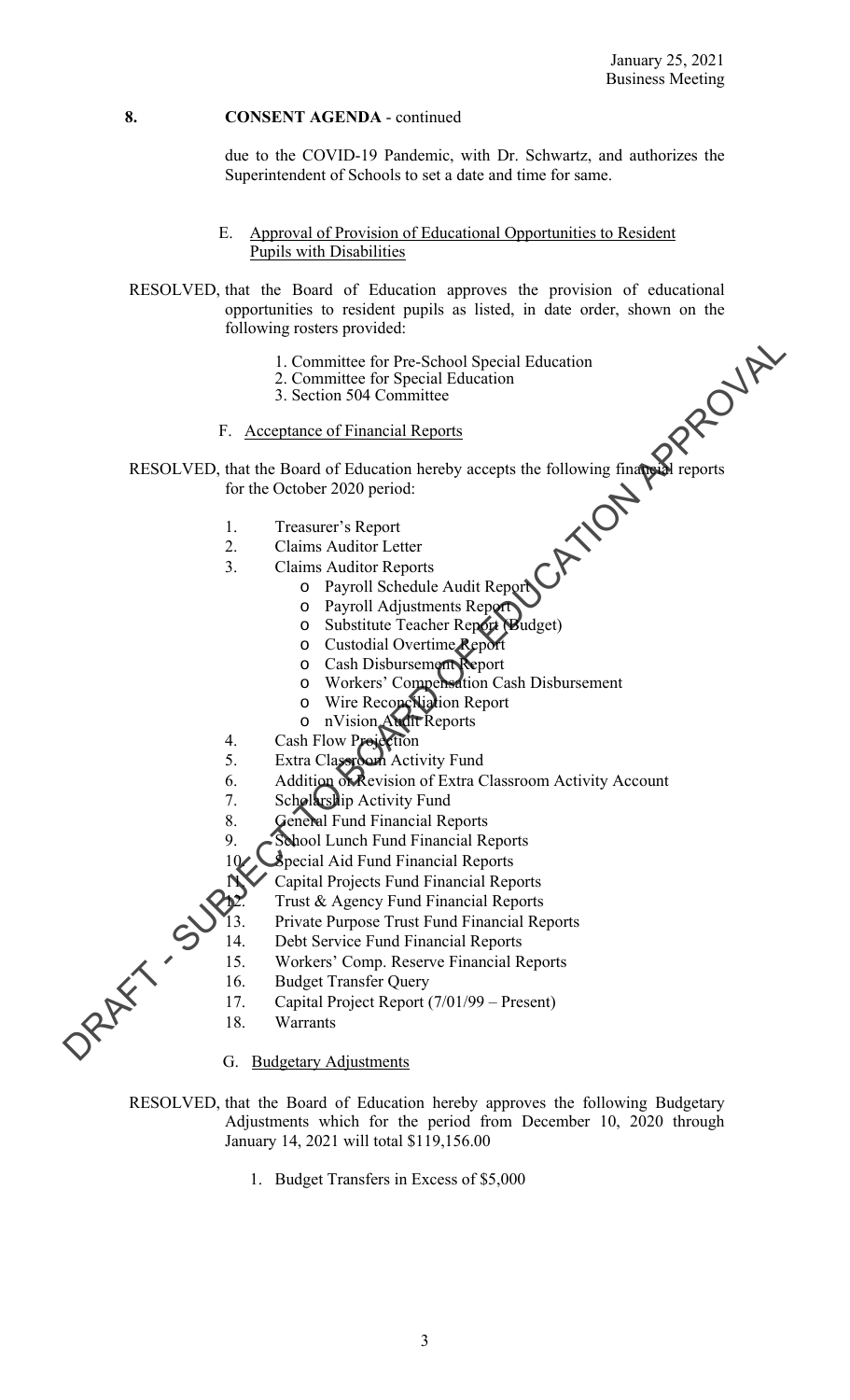#### H. Approval of Contracts

RESOLVED, that the Board of Education hereby accepts the following contracts:

| #  | <b>Contract</b>                | <b>Description</b>         | Rate                                          | Atty.           | <b>Reason</b>        | Renewal        |
|----|--------------------------------|----------------------------|-----------------------------------------------|-----------------|----------------------|----------------|
|    |                                |                            |                                               | <b>Reviewed</b> |                      |                |
| 1. | 2080 Media, Inc.               | One-Time Fee               | \$1,500.00                                    | N <sub>o</sub>  | Vendor               | N <sub>o</sub> |
|    | d/b/a PlayOn!<br><b>Sports</b> | Agreement -<br>Addendum    |                                               |                 | Template             |                |
| 2. |                                | Fireworks                  | \$5,900.00                                    | N <sub>o</sub>  |                      | Yes            |
|    | Blue Sky<br>Fireworks          | Agreement for 2021         |                                               |                 | Attorney<br>Approved |                |
|    |                                | Graduation                 |                                               |                 | Template             |                |
| 3. | Curriculum Travel              | <b>Refund Release</b>      | Refund of                                     | N <sub>o</sub>  | Attorney             | No             |
|    | of America (CTA)               |                            | \$4,567.50                                    |                 | Approved             |                |
|    |                                |                            |                                               |                 | <b>Complate</b>      |                |
| 4. | East Rockaway                  | <b>Health Services</b>     | Per pupil rate of                             | $\rm No$        | Attorney             | Yes            |
|    | <b>UFSD</b>                    |                            | \$1,391.51 for 2020-                          |                 | Approved             |                |
|    |                                |                            | 2021; Per pupil rate                          |                 | Template             |                |
|    |                                |                            | has increased by                              |                 |                      |                |
|    |                                |                            | \$129.76 from 2019-                           |                 |                      |                |
| 5. | Federation of                  | <b>Foster Grandparent</b>  | 2020<br>$\overline{\text{No}}$ fee associated | N <sub>o</sub>  | Attorney             | Yes            |
|    | Organizations                  | virtual program            | with this agreement                           |                 | Approved             |                |
|    |                                | (Bay, Canaan,              |                                               |                 | District             |                |
|    |                                | Medford, River, and        |                                               |                 | Template             |                |
|    |                                | Tremont as                 |                                               |                 |                      |                |
|    |                                | requested)                 |                                               |                 |                      |                |
| 6. | JCK Foundation,                | Services Agreemen          | \$4,250.00                                    | No              | Not                  | N <sub>o</sub> |
|    | Inc.                           |                            |                                               |                 | Necessary            |                |
|    |                                |                            |                                               |                 |                      |                |
| 7. | LearnWell                      | Educational<br>Services    | \$57.00 per hour                              | N <sub>o</sub>  | <b>Not</b>           | N <sub>o</sub> |
|    |                                |                            |                                               |                 | Necessary            |                |
| 8. | New York                       | Affiliation                | No fee associated                             | Yes             | Vendor               | Yes            |
|    | University                     | Agreement                  | with this contract                            |                 | Template             |                |
|    | Steinhardt School              |                            |                                               |                 |                      |                |
|    | of Culture,                    |                            |                                               |                 |                      |                |
|    | <b>Education</b>               |                            |                                               |                 |                      |                |
|    | Human                          |                            |                                               |                 |                      |                |
|    | Development                    |                            |                                               |                 |                      |                |
| 9. | Perfect<br>Playcement, LLC     | <b>Consultant Services</b> | \$1,000.00                                    | N <sub>o</sub>  | Attorney<br>Approved | N <sub>o</sub> |
|    |                                |                            |                                               |                 | District             |                |
|    |                                |                            |                                               |                 | Template             |                |
|    | Uniondale UFSD                 | <b>Health Services</b>     | Per pupil rate of                             | No              | Attorney             | Yes            |
|    |                                |                            | \$908.27 for 2020-                            |                 | Approved             |                |
|    |                                |                            | 2021; Per pupil rate                          |                 | Template             |                |
|    |                                |                            | has increased by                              |                 |                      |                |
|    |                                |                            | \$45.20 from 2019-                            |                 |                      |                |
|    |                                |                            | 2020                                          |                 |                      |                |

- I. Appointment of District External Auditor
- RESOLVED, that the Board of Education hereby authorizes the Board of Education president to execute a Letter of Engagement with the firm of R. S. Abrams & Company, LLP to provide auditing services to the Board of Education; and be it further RESOLVED, that the annual fee for 2020-2021 shall be \$44,700.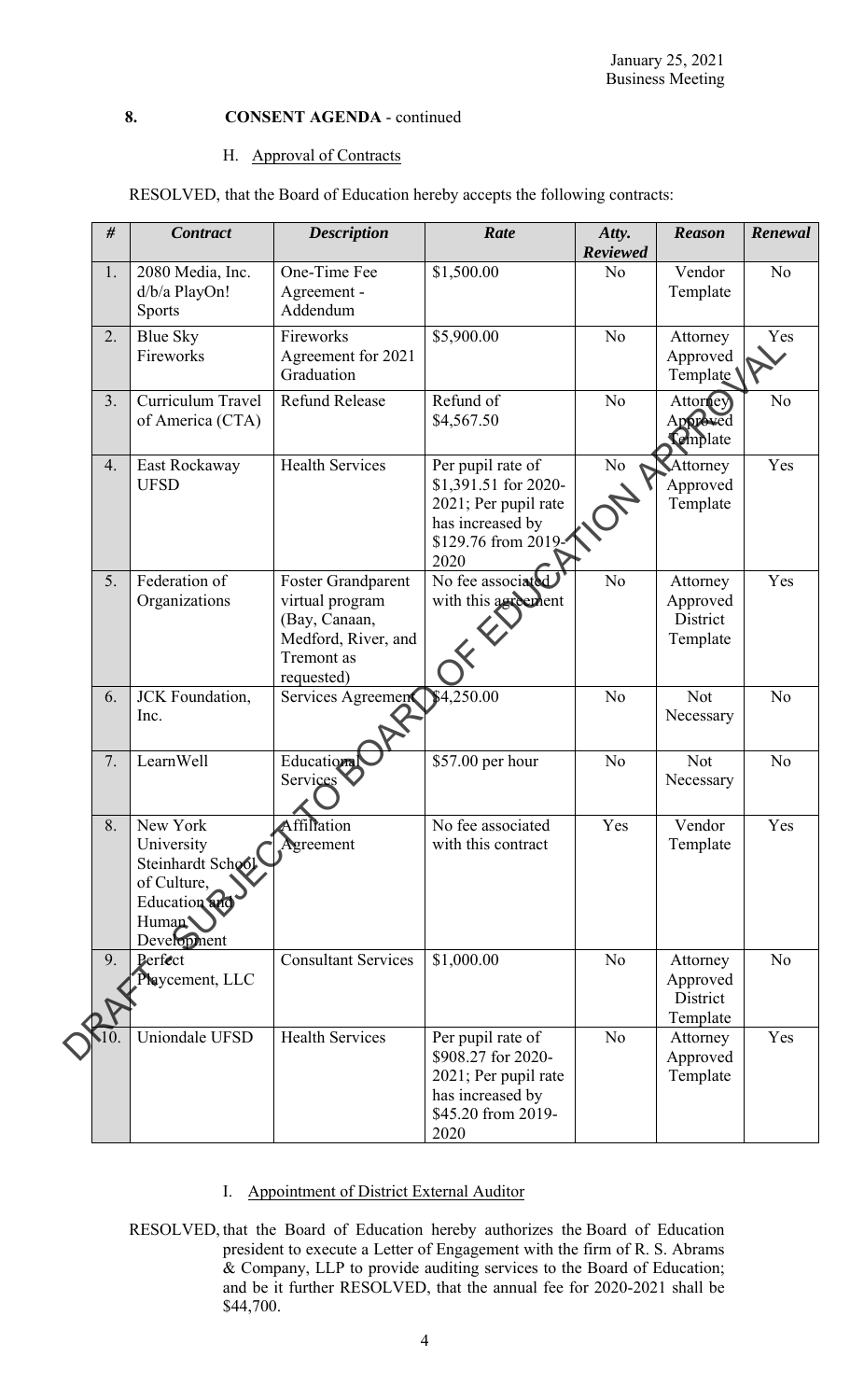- J. Acknowledgement of Receipt of Single Audit Report
- RESOLVED, that the Board of Education acknowledges receipt of the Single Audit Report (A-133 Report) for the District for the Fiscal Year Ended June 30, 2020 and directs the School Business Administrator to file the report with the New York State Education Department as is required.
	- K. Disposition of Obsolete Items
- RESOLVED, that the Board of Education hereby authorizes disposition of the following<br>books as per the list provided:<br>• Library Books (located at Bay Elementary School Library)<br>L. Approval of Non-Resident T books as per the list provided:
	- Library Books *(located at Bay Elementary School Library)*
	- L. Approval of Non-Resident Tuition Rate
- RESOLVED that the Board of Education hereby approves the below tuition 2020-21school year. The estimated rates for the 2020-21school year are as follows:

Regular Education Pupils:

Full Day K-6  $$10,125$  (Final 2019-20 rate \$9,136) Grades 7-12 \$12,939 (Final 2019-20) rate \$11,854)

Special Education Pupils:

Full Day K-6 \$35,352 (Final 2019-20 rate \$33,432) Grades 7-12 \$38,166 (Final 2019-20 rate \$36,150)

- M. Approval of Board Member to Attend Meeting
- RESOLVED, that the Board of Education hereby approves the attendance of Board of Education President Kelli Anne Jennings at a Board Officer Roundtable on January 28, 2021 at 7:00 p.m. in the William Floyd High School Library at **Ref**ormed the district. books as per the list provided:<br>
• Library Books (located at Bay Elementary School Library)<br>
L. <u>Approval of Non-Resident Tuition Rate</u><br>
RESOLVED that the Board of Education Persion perceptives the below unito  $\frac{1}{2}$ <br>

proval of Phase II B of the School District Re-Opening Plan

WHEREAS, the Board of Education approved the initial District Re-Opening Plan on July 27, 2020 and Phase II on November 12, 2020, and

HEREAS, the district has followed the approved plans since the opening of school and the district administration, based on this experience, has recommended that the current plan be revised, and

 WHEREAS, the families and teachers of the district have been surveyed to provide valuable input on the next phase of the district re-opening plan and numerous presentations have been made to the community since schools have re-opened, now, therefore, be it

RESOLVED, that the Board of Education approves the Phase II B District Re-Opening Plan, as presented, and directs the school district administration to implement said plan, to the degree that it is practical under governmental directives and updates regarding the COVID-19 Pandemic, and allows the administration to make revisions, as necessary, to assure the success of the plan.

5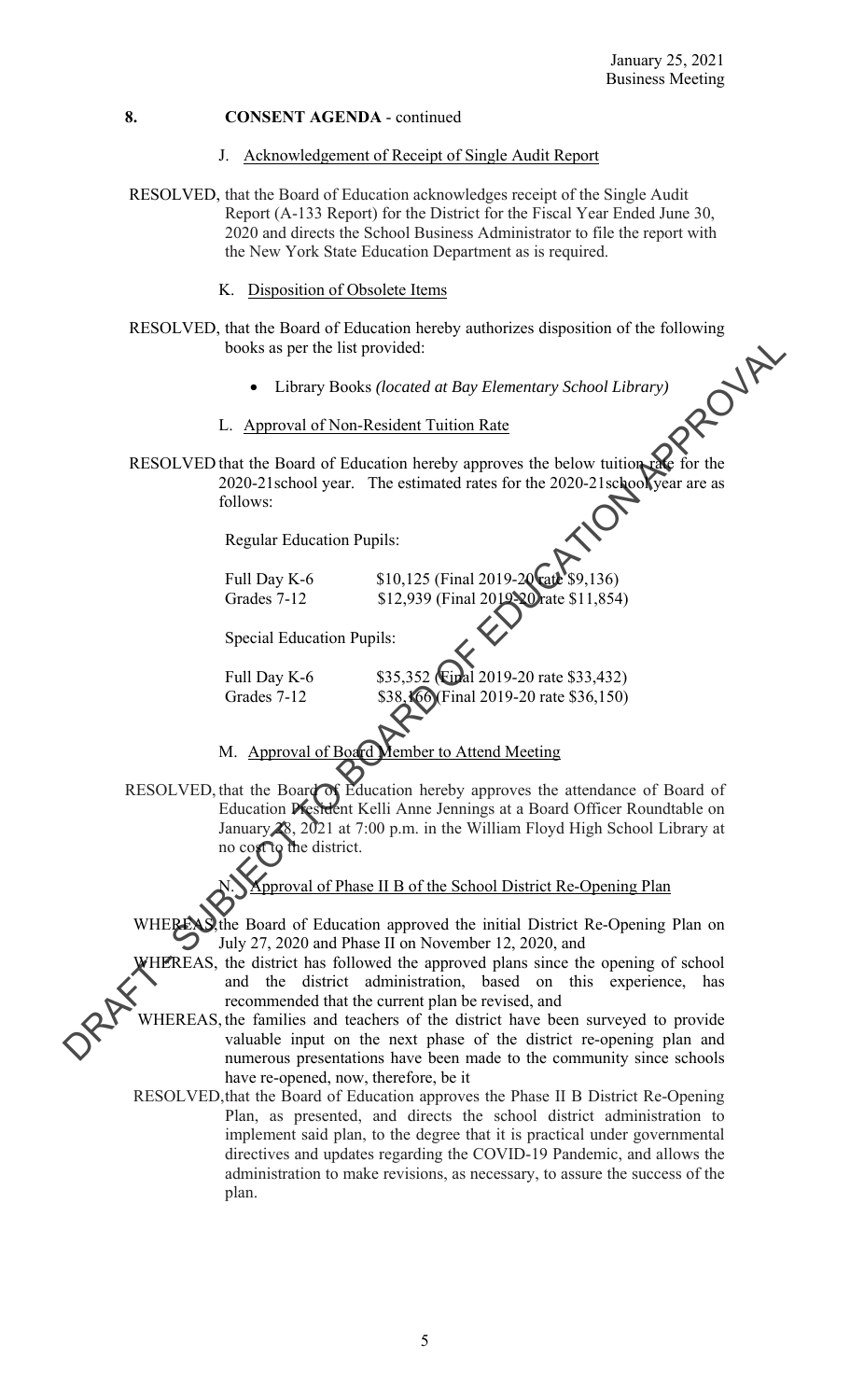**A roll-call vote was taken on the Consent Agenda (Items A through N above)** 

**Diana Andrade – Yes Anthony O'Brien - Yes** Teresa Baldinucci-Greenberg – Yes Bernadette Smith - Yes Thomas Donofrio – Yes **Kelli Anne Jennings - Yes Marc Negrin - Yes** 

 **The Consent Agenda was approved unanimously.** 

#### **9. INFORMATION ITEMS**

#### Policy First Reading

The following policy will be circulated for a first reading. If there are no changes, the policy will be included on the March 22, 2021 Education agenda:

• 5141 Equity, Inclusivity, and Diversity in Education

**10. ACTIONS ARISING OUT OF EXECUT** 

Appeal of Superintendent's Decision

Motion offered by Anthony O'Brien, seconded by Teresa Baldinucci-Greenberg to wit:

RESOLVED, that the Board of Education hereby denies the Appeal of a Superintendent's Decision made by the parent of the student named in Confidential Schedule "B" and directs the District Clerk to notify said parent of the Board's determination. 9. INFORMATION FIEMS<br>
Policy First Reading<br>
The following policy will be included on the March 22, 2021 **Reference**<br>
Characteristics the policy will be included on the March 22, 2021 **Reference**<br>
Characteristics and Exper

Motion carried:

 $\overline{a}$ 

# **11. SUPERINTENDENT'S REPORT**

Dr. Jones provided a report on her recent activities and timely matters pertaining to the district.

# **12. DISCUSSION TOPICS**

The members of the Board of Education discussed the withholding of Transportation Aid by the State of New York during the pandemic and considered the following resolution:

Motion offered by Bernadette Smith, seconded by Marc Negrin to wit: HEREAS, the COVID-19 pandemic forced the closing of schools in Spring 2020, resulting in the Patchogue-Medford School District not physically transporting students to-and-from school; and

WHEREAS, under current New York State law, school districts may only submit claims for State reimbursement for actual costs incurred in physically transporting students to-and-from school; and

WHEREAS, the Patchogue-Medford School District kept transportation contractors on standby during the Spring 2020 period, utilizing them to deliver electronic devices, school supplies, and daily meals to families in need in the district, and very likely keeping the transportation contractors from going out of business; and

WHEREAS, by doing so, the Patchogue-Medford School District was able to maintain existing contractual agreements and was not forced to go out to bid for transportation services and were thereby able to maintain the cost of transportation services within budgeted amounts going forward while the